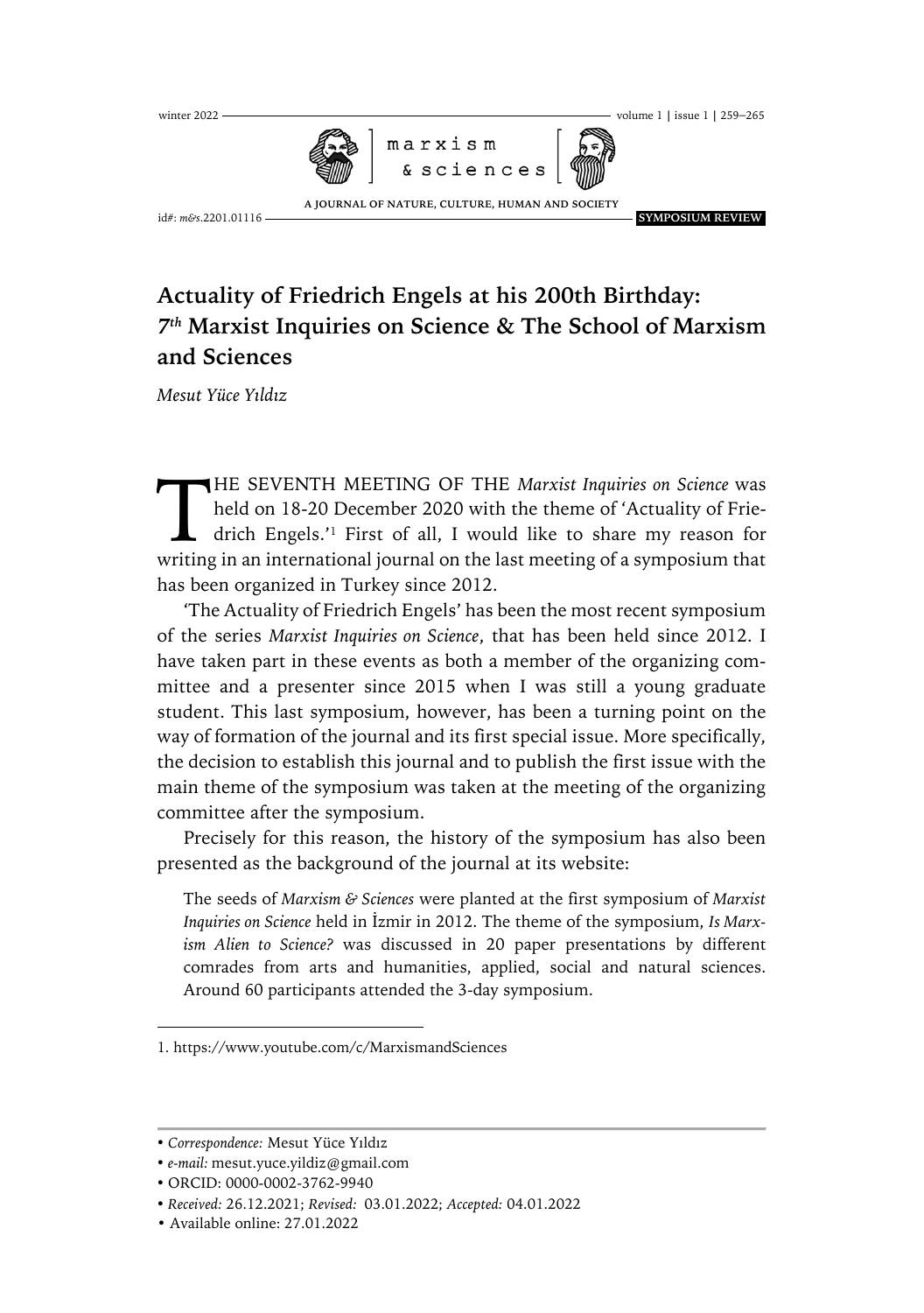## **260**• *Mesut Yüce Yıldız*

We have organized seven annual meetings since 2012 and the papers presented at the first three symposiums have been published as three separate volumes. *The School of Marxism and Sciences* aiming to discuss Marxist approaches in each branch of science, was also organized in 2017, alongside the symposium.

*2012- Is Marxism Alien to Science? 2013- Marxism and Two Cultures 2015- Marxist Interventions to Mainstream Science 2017- The School of Marxism & Sciences 2018- Understanding the World Today: Tendencies, Nodes and Exits in the 21st Century 2019- Looking at Today from the Interwar Period 2020- Actuality of Friedrich Engels at his 200th Birthday*

So far 155 papers in total have been presented in the symposiums and the school; and the topics of political science, political economy, sociology, general philosophy, physics, mathematics, biology, philosophy of science, medicine, neuroscience, engineering, agriculture, architecture, literature, arts, musicology, ecology, religion, technology, international relations, film studies, theatre, cultural studies, fashion, history, anthropology, psychology and law have been discussed. Close to 600 people have participated in all these events.

Following the 2020 symposium, we came to the decision to continue organising the symposium internationally and publish an international journal both named *Marxism & Sciences*.2

The symposium began with an opening speech by Ali C. Gedik on behalf of the organizing commitee and continued with his own presentation, 'Actuality of Engels.' In his presentation, Gedik addressed some of the criticisms raised against Engels as well as the reasons of the loss of connection between natural sciences and Marxism. He further stated that Engels' approach to methodology and dialectics is still actual as it facilitates the reconstitution of the connection between natural sciences and Marxism as much as it contributes to a holistic understanding of Marxism—similar to Marx's and Engels' position.

The next presentation titled 'Engels the Second Violin: Memories, Letters and Excercises on Music' was made by Öznur Yılmaz. Yılmaz explained why Engels describes himself the second fiddle. The second fiddle has the task of filling in the gaps that were left by the first fiddle and determining the rhythm, while the first fiddle has the task of dragging the melody in a classical music orchestra. Although Engels considers himself secondary in his relationship with Marx, he also states later—after Marx's death—that he is uncomfortable with the new situation, expecting him to

 $\overline{a}$ 

<sup>2.</sup> https://marxismandsciences.org/history/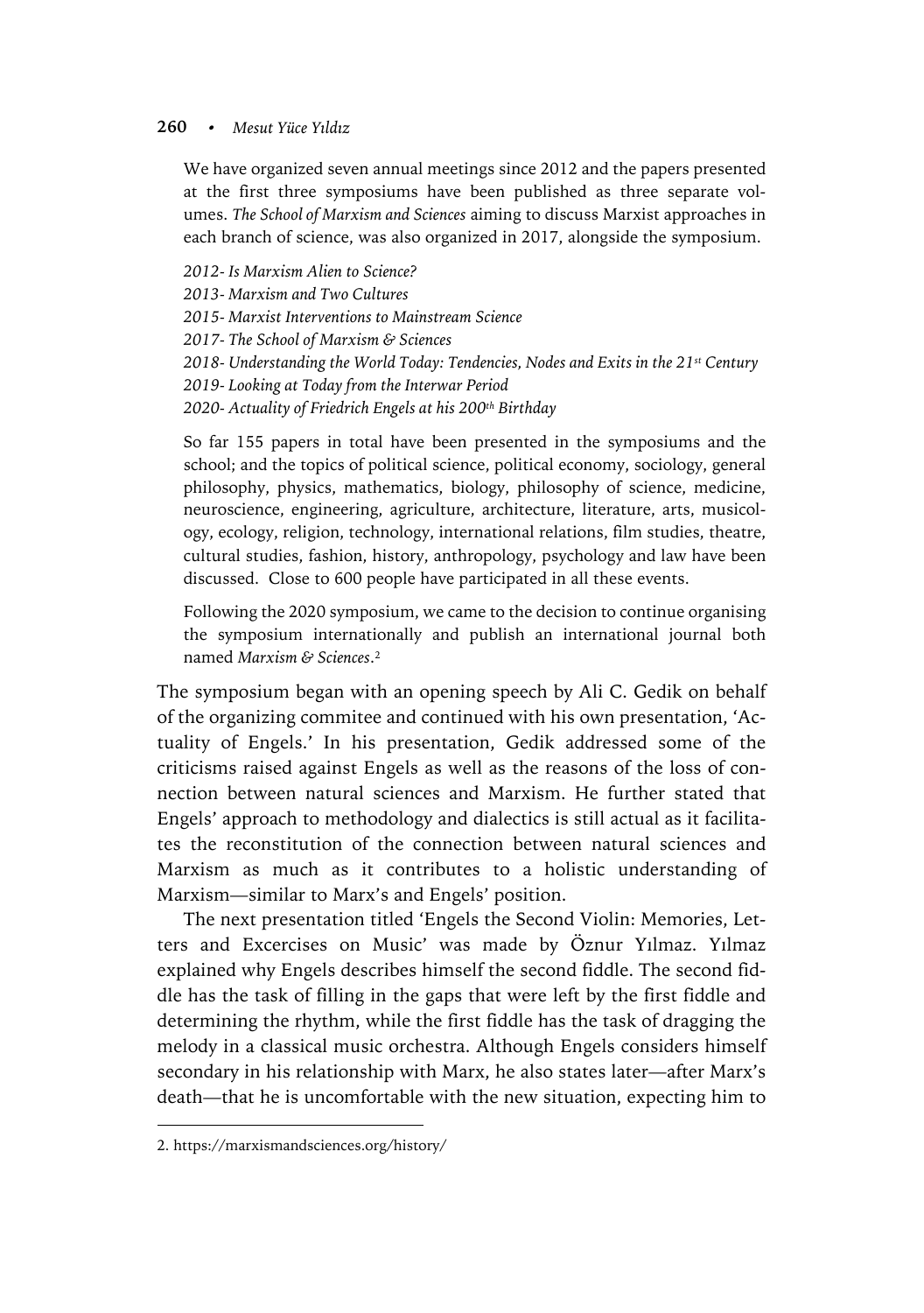be the first fiddle. Engels remarks the difficulty to accept to be the representative of Marxism in a theoretical sense after Marx's death. Yılmaz pointed out that Engels' second fiddle metaphor was not a coincidence. She pointed out that although Marx and Engels did not study music in a detailed manner, from the letters and writings of Engels, we can come to the conclusion that Engels was very interested in music. Engels constantly attended concerts and musical theaters and conveyed these experiences in letters to his sister and to Marx. Yılmaz stated that it is unfortunate that Marx and Engels did not write specifically on music, but their discussion with Stirner over the uniqueness of art in *The German Ideology* constitutes an important point of reference for a Marxist understanding of art and music.

Yilmaz's presentation was followed by a short concert on Engels' composition excercises. Before the performance of 'Variations on Engels' Compositional Experiments', the composer Ömer Er touched upon the musical difficulties Engels faced. He stated that he internalized Engels and interpreted the work as his own, whilst trying to stay loyal to the compositions.

On the second day of the symposium, Kaan Kangal made a presentation on 'Engels and the *Dialectics of Nature*.' Kangal philosophically evaluated the writing process of *Dialectics of Nature*. Kangal stated that Engels never actually wrote a book titled *Dialectics of Nature*. In fact, the book known to us as the *Dialectics of Nature* is a compilation of Engels' four scrolls of manuscripts about natural sciences and dialectics. He further added that Engels did not use the phrase 'nature's dialectic' or 'dialectic of nature' in the main text of the book. He argued that Engels did not prefer the term, as it could lead to unintended speculations in terms of linguistic and terminological concerns. Engels put dialectics against metaphysics, and materialism against idealism in his notes on the *Dialectics of Nature*. According to Kangal, Engels tested dialectic with nature in *Dialectics of Nature*. Engels sought to answer which parts of objective logic are confirmed in natural movement and evolutionary processes. Engels could not conclude his investigation and left some parts unfinished. One of the reasons for lack of conclusion has been the successive progression of natural sciences. Another reason has been the philosophical terminology and the philosophical position that was adopted by Engels in *Dialectics of Nature*. Engels had to discuss with different variants of idealism that were representatives of Aristotle, Kant and Hegel against materialism in *Dialectics of Nature*. This situation has yield difficulties and confusions.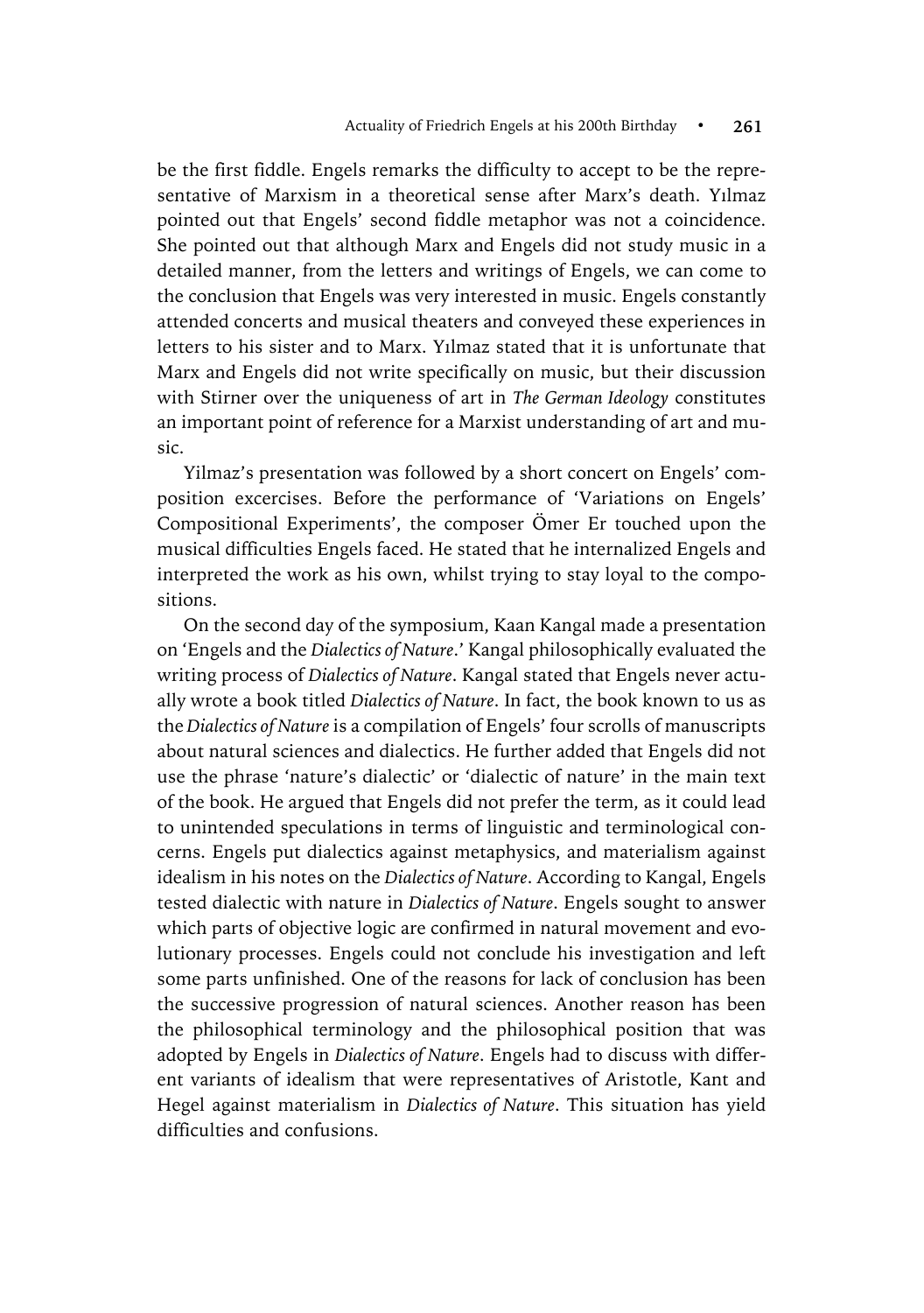## **262**• *Mesut Yüce Yıldız*

In his presentation titled 'From History and Class Consciousness to Ontology: The Problem of Dialectics of Nature', Ateş Uslu discussed Lukacs's part in the criticisms of *Dialectic of Nature* and Engels in his presentation, titled 'Reading Engels with Lukács: From History and Class Consciousness to Ontology The Problem of Dialectic of Nature.' Lukacs criticized Engels for allegedly applying dialectics to nature and this situation also influenced the next generation of Marxists. Uslu divided his presentation into two parts. The first part was on how the human subject was grounded from a Marxist perspective for the two different philosophers, and the second part was on how issues such as subjectivity, freedom and will were discussed on a materialist perspective by Engels and Lukacs. Lukacs developed a critique of positivism's conceptualization of society, which is similar to latter's conceptualization of nature and extended this criticism to Engels. According to Lukacs, Engels did not take into account the dialectic between subject and object in the historical process, and extended and ge-neralized the dialectic onto nature just like Hegel did. According to Uslu, Lukacs accepted that the dialectic of nature exists, but he was primarily interested in the dialectic of society. Uslu stated that afterwards, Lukacs's ideas have changed about Engels—especially after he read *Dialectics of Nature*—and the dialectic of nature became important for Lukacs.

Another presentation, titled 'Dialectics in Thinking and Activity' was made by Siyaveş Azeri. Azeri discussed that Engels' *Dialectics of Nature* was misrepresented and misinterpreted, and what Engels really wanted to describe was the dialectic of human activity in nature. Azeri aimed at demonstrating that Engels, in *Dialectics of Nature* as much as in other works, conceptualized human activity (praxis) in concordance with the spirit of materialist dialectics (of Marx and his own) and that this conceptualization particularly preceded Ilyenkov's later approach to the concept of human activity. Azeri stated that Marx and Engels' approach consider nature through the prism of human activity *in* nature.

In the last presentation of the second day titled 'New Nature and Engels,' Alper Dizdar focused on how Engels' dialectical method, especially as it is deployed in *Dialectics of Nature* may be evalvuated by scientists particularly in natural sciences. According to Dizdar, it would be possible to progress much faster in scientific terms with the use and knowledge of the dialectical methodology used by Engels in relation to natural sciences. For instance, according to Dizdar, if dialectic method had been used, physicists could advance much faster from the static universe model to the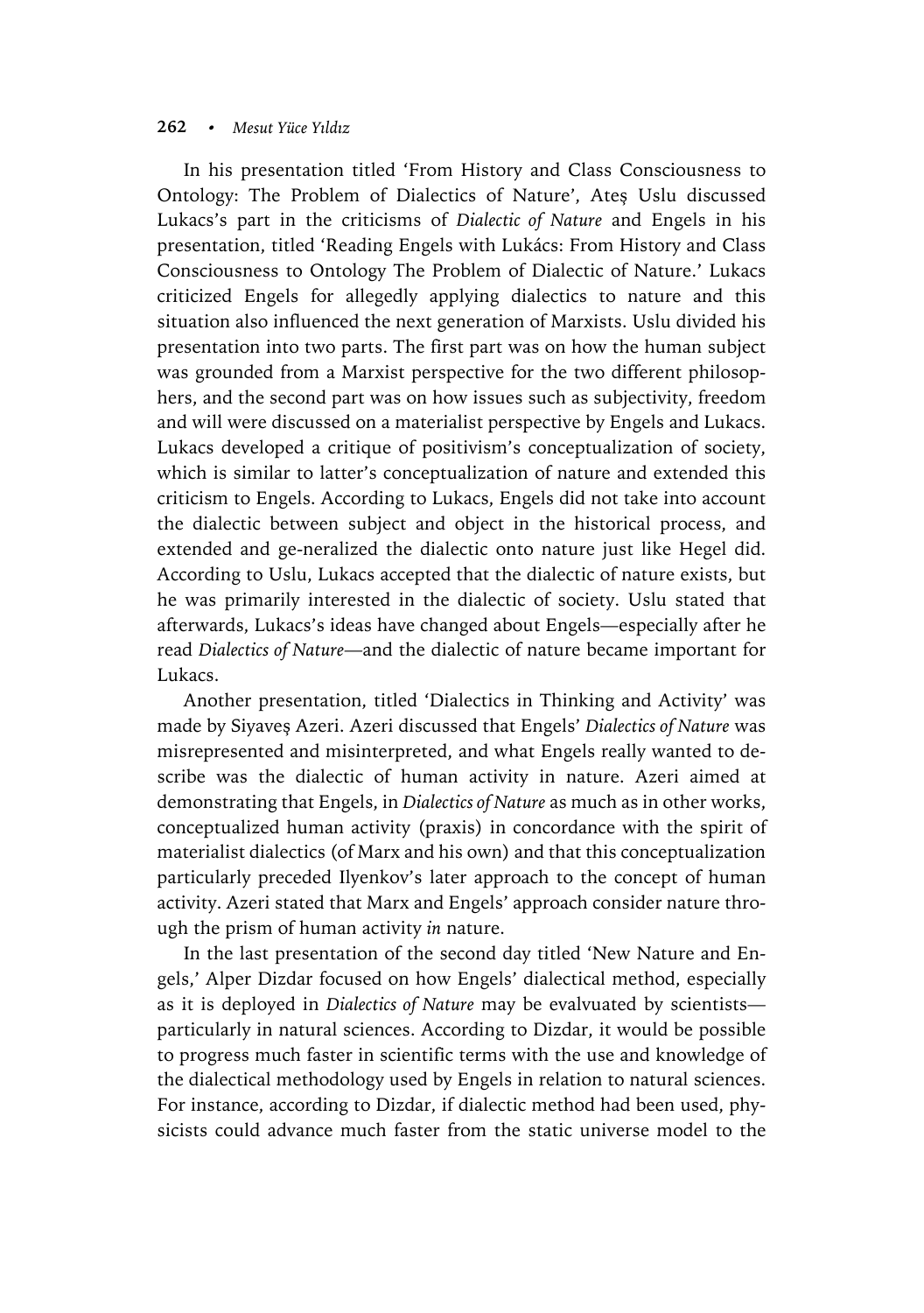expanding universe model following the general theory of relativity. In addition, Dizdar addressed Engels' scientific and philosophical understanding of biology and mathematics. According to Dizdar, if we consider movement in nature and society, it is possible to see this relationship as dialectical on the basis of Engels' methodology.

On the last day of the symposium, I started off by mentioning the current negative consequences of the ecological crisis in my own presentation titled 'Engels and Ecology'. I tried to explain the place of ecology in Marxist literature and that Engels—and Marx—was one of the first philosophers to deal with ecological destruction from this point of view. Marxism is often accused by ecologists to not pay attention to ecology and for being anthropocentric. However, this idea has been dissipated and it has become clear that the ecocide is rooted in the capitalist mode of production, thanks to the eco-Marxists. Marx defined the interrelationship between human and nature with the concept of metabolism. However, human and nature have been alienated and have undergone a metabolic rift in capitalism. Nature has value only to the extent that it is dominated and taken into financial relations in capitalism. I tried to remark certain problems in the understanding of ecology of eco-Marxists and in general Marxist literature. I proposed—based on Marxist biologists—that the act of consuming the environment is not exclusive to humans and as an irreversible process includes every organism which is connected to the environment. Furthermore, I stated that the process of human's irreversible consumption of its own environment—unlike other organisms—is rooted in economic and social relations and that it is possible to constitute a more sustainable environment, in both intellectual and practical terms, through changing these same relations. Finally, I stated that human is the embodiment of this relationship, which is established in nature through labour in the ecological sense, as it is expressed by Engels in his *Dialectics of Nature*. According to Engels, human actions on nature had negative consequences on us as well as on nature. The harmony of our relationship with nature is possible not by trying to dominate it, but by accepting that we are a part of nature and recognizing its laws.

Çağatay Tarhan, in his presentation titled 'Engels, Biology and Covid-19' mainly focused on the importance of the *Dialectics of Nature* for the actual biological developments. Tarhan stated that *Dialectics of Nature* served as a guide even though it was scientifically incomplete or outdated due to the limited knowledge of its period. Tarhan stated that the domination of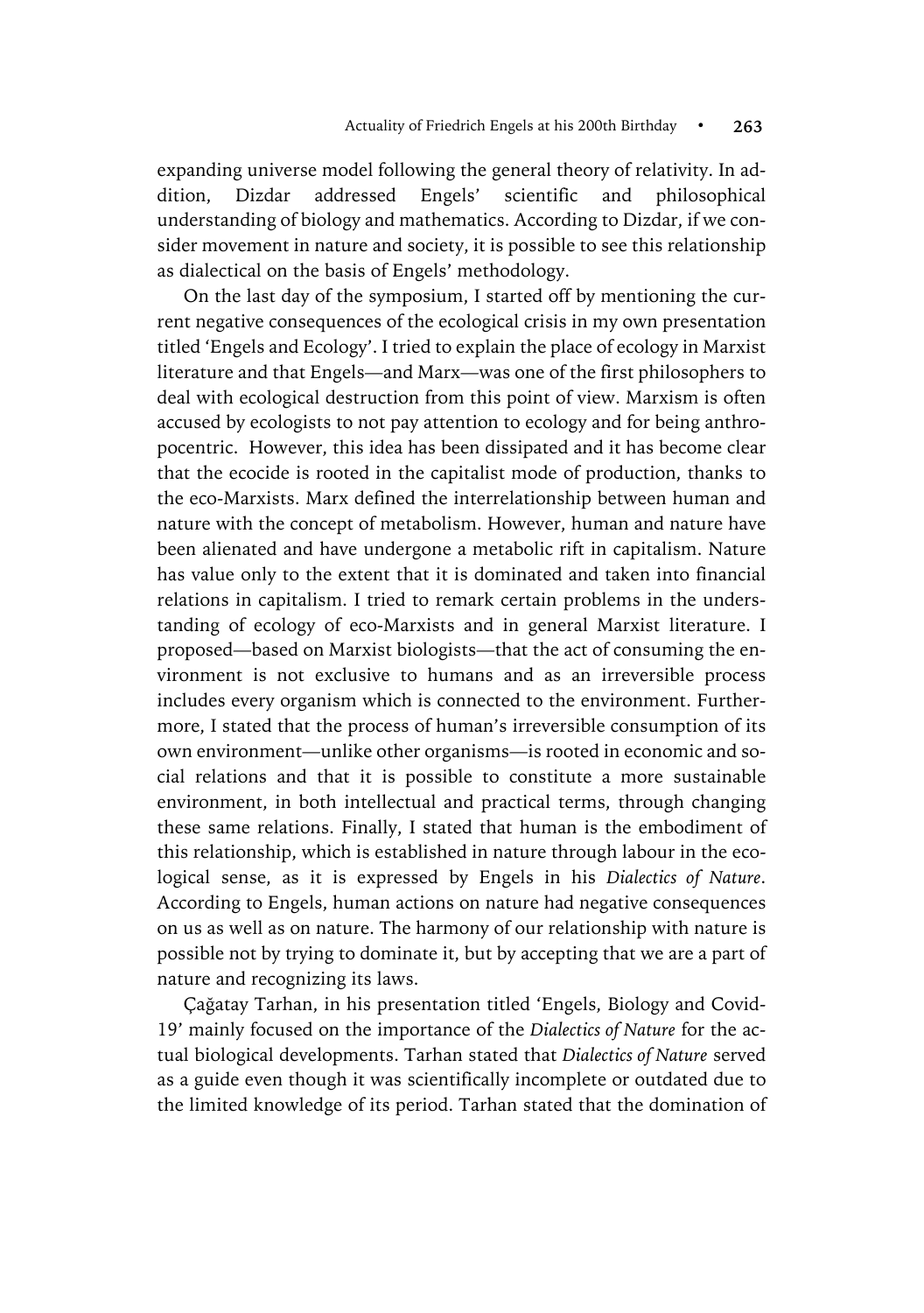## **264**• *Mesut Yüce Yıldız*

 $\overline{a}$ 

scientific method by empiricism has caused a serious philosophical impoverishment. Therefore, Engels revealed philosophically in the *Dialectics of Nature* the necessity to combine empirical and dialectical methods. Tarhan mentioned that the gradual division of natural sciences into different branches prevents us from understanding accumulation of scientific knowledge from a holistic perspective. This situation—especially in biology—has yielded a gene-centred and reductionist approach. According to Tarhan, biology needs dialectical method in order to reach its aims. This situation coincides with Engels' idea that scientific progress can be accelerated with the use of dialectical method in sciences. Lastly, Tarhan emphasized the importance of the chapter titled 'The Part Played by Labour in the Transition from Ape to Man' in the *Dialectics of Nature* for biology. Engels sees the hand not only as an organ of labor, but also as its product. According to Tarhan, this view is an indication that Engels addresses not only social changes but also biological changes in humans.

The symposium continued with Melda Yaman's presentation titled, 'Looking at *The Origin* of Engels: A Socialist Feminist Perspective.' *The Origin of the Family, Private Property and the State* is presented with a socialist feminist perspective, while following the traces of *The Origin*. Yaman stated that Engels' *The Origin* is a very valuable work for a socialist-feminist perspective, but also has certain aspects to be criticized. Yaman finally stated that despite the drawbacks of *The Origin*, it is still an important work that draws attention to the oppression of women by the male-dominated society in general.

The last presentation of the symposium was made by Şebnem Oğuz titled 'Actuality of the Engels' *Condition of the Working Class in England*.' 3 Oğuz stated that her main purpose was to discuss the work of *The Condition of the Working Class in England* in relation to current conditions such as precarity, class and immigrant labor. Oğuz stated that Engels' work was the first book dealing with the working class as a whole. According to Oğuz, Engels' work retains its actuality in terms of the existing discussions related to the concept of precariat, the concept of surplus population and migrant labor, digital capitalism, the concept of social murder, working conditions during the pandemic, and finally new forms of organization for the working class. Oğuz has described the current situation of the workers in detail, referring to the similar descriptions in Engels' work.

<sup>3.</sup> Şebnem Oğuz could not make her presentation on the day of the symposium due to the loss of her mentor Leo Panitch. Therefore, her presentation was published two months after the symposium date.